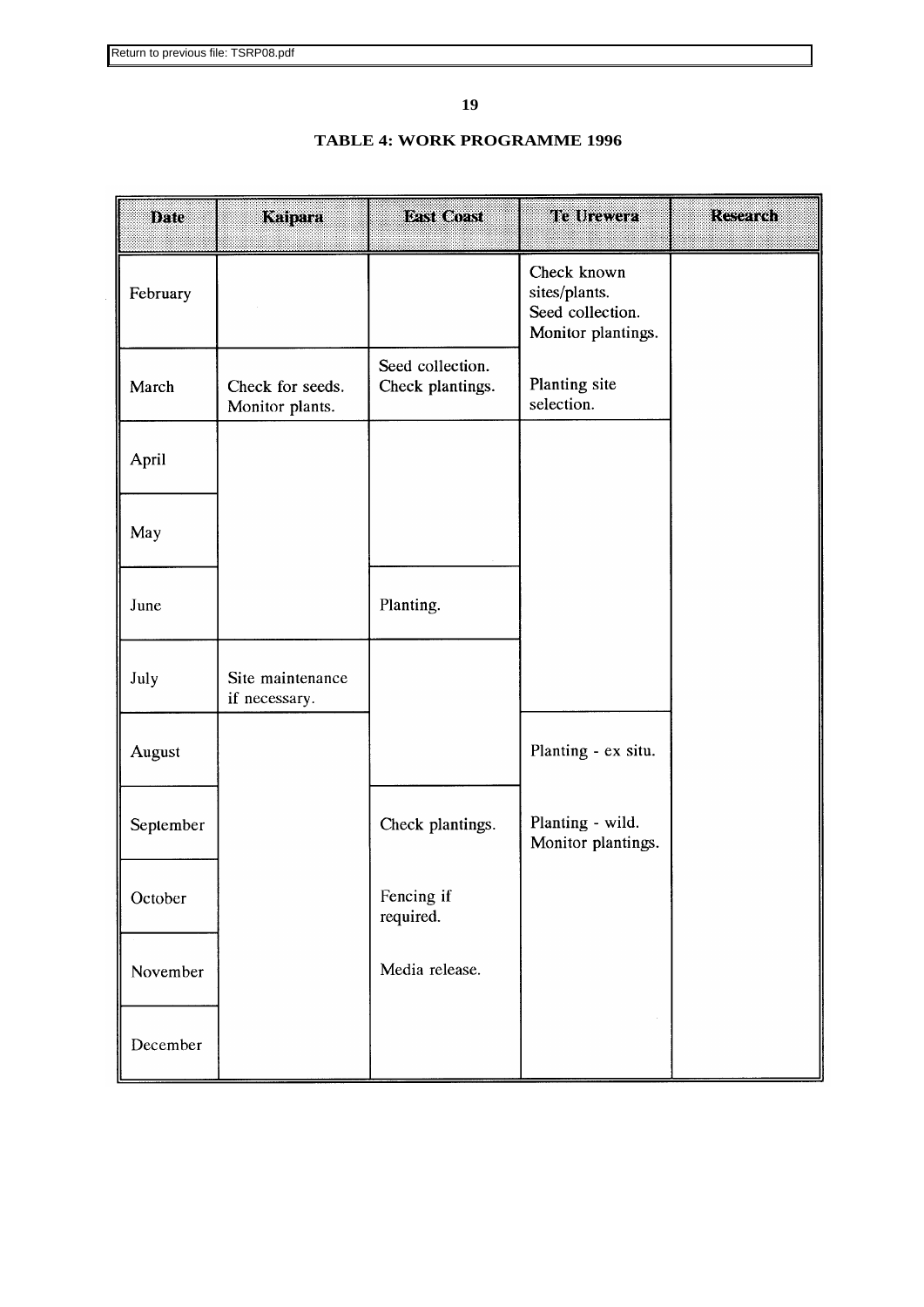| <b>TABLE 5: WORK PROGRAMME 1997</b> |  |  |  |  |
|-------------------------------------|--|--|--|--|
|-------------------------------------|--|--|--|--|

| DAG       | Kaipara                             | <b>DESKORES</b>                                    | Telhevea                                          | Recentan                  |
|-----------|-------------------------------------|----------------------------------------------------|---------------------------------------------------|---------------------------|
| February  |                                     |                                                    | Seed collection<br>Monitor plantings.             |                           |
| March     | Check for seeds.<br>Monitor plants. | Seed collection<br>Monitor plantings.              |                                                   |                           |
| April     |                                     |                                                    |                                                   |                           |
| May       |                                     |                                                    |                                                   |                           |
| June      |                                     | Planting.                                          |                                                   | Monitor tagged<br>plants. |
| July      |                                     |                                                    |                                                   |                           |
| August    |                                     |                                                    | Site maintenance<br>if required.                  |                           |
| September |                                     | Check all sites<br>(planted and<br>natural.        | Survey all sites.<br>Update site report<br>forms. |                           |
| October   |                                     | Site maintenance<br>if required.<br>Media release. |                                                   |                           |
| November  |                                     |                                                    |                                                   |                           |
| December  |                                     |                                                    |                                                   |                           |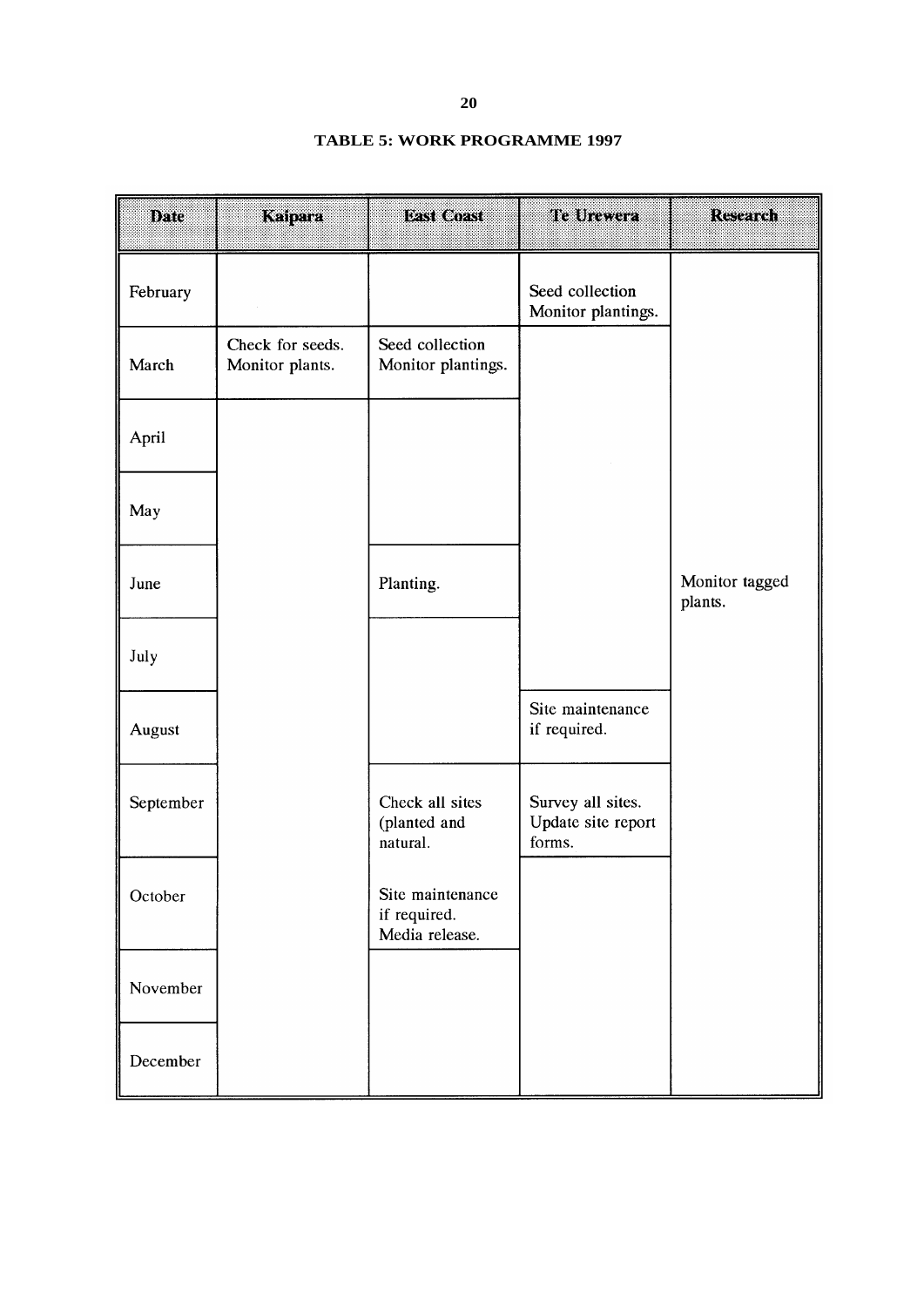# **TABLE 6: WORK PROGRAMME 1998**

| Date      | Kaipara                  | <b>DESTROYED</b>                      | Te Urevera                                   | <b>Research</b> |
|-----------|--------------------------|---------------------------------------|----------------------------------------------|-----------------|
|           |                          |                                       | Seed collection<br>Monitor new<br>plantings. |                 |
| March     |                          | Seed collection<br>Monitor plantings. |                                              |                 |
| April     | Revise recovery<br>plan. | Revise recovery<br>plan.              | Revise recovery<br>plan.                     |                 |
| May       |                          |                                       |                                              |                 |
| June      |                          |                                       |                                              |                 |
| July      |                          |                                       |                                              |                 |
| August    |                          |                                       |                                              |                 |
| September |                          |                                       |                                              |                 |
| October   |                          |                                       |                                              |                 |
| November  |                          |                                       |                                              |                 |
| December  |                          |                                       |                                              |                 |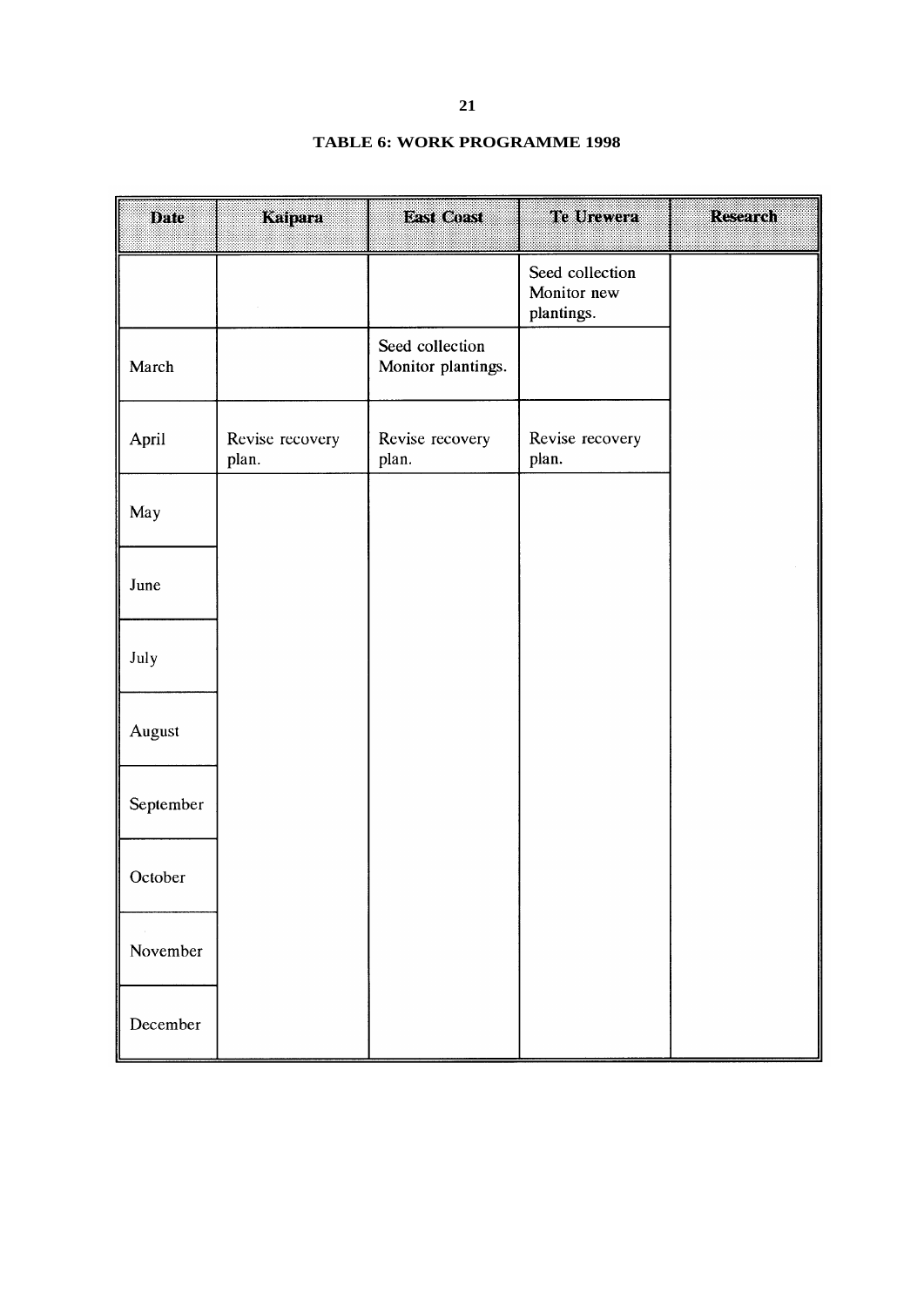|                                                                                                                      | 10023071                              | 199498                               | iden.                                        | idiya z                            | io <i>jid</i> e    |
|----------------------------------------------------------------------------------------------------------------------|---------------------------------------|--------------------------------------|----------------------------------------------|------------------------------------|--------------------|
| <b>East Coast</b><br>(a) Staff days<br>conservancy<br><b>CAS</b><br>field centre<br>Sub-total<br>(b) Operating Costs | 10<br>3<br>12<br>25<br>1,800          | 4<br>3<br>6<br>13<br>1,800           | $\overline{\mathbf{4}}$<br>10<br>14<br>2,500 | $\overline{4}$<br>6<br>10<br>1,200 | 6<br>6<br>1,200    |
| Te Urewera<br>(a) Staff days<br>conservancy<br>CAS<br>field centre<br>Sub-total<br>(b) Operating Costs               | 5<br>4<br>7<br>16<br>2,500            | 3<br>3<br>5<br>11<br>1,200           | 3<br>3<br>6<br>1,200                         | $\overline{2}$<br>4<br>6<br>1,100  | 3<br>3<br>6<br>250 |
| <b>Kaipara</b><br>(a) Staff days<br>field centre<br>CAS<br>Sub-total<br>(b) Operating Costs                          | $\mathbf{1}$<br>$\overline{2}$<br>100 | $\mathbf 1$<br>$\overline{2}$<br>100 | $\mathbf{1}$<br>100                          | $\mathbf{1}$<br>100                | $\mathbf 1$<br>100 |
| <b>Totals</b><br>Staff days<br>(a)<br>Operating<br>(b)                                                               | 44<br>4,400                           | 27<br>3,100                          | 21<br>3,800                                  | 17<br>3,400                        | 13<br>1,550        |

**TABLE 7: PROJECTED STAFF TIME AND OPERATING COSTS OF THE RECOVERY PROGRAMME (FIELD COMPONENT ONLY)**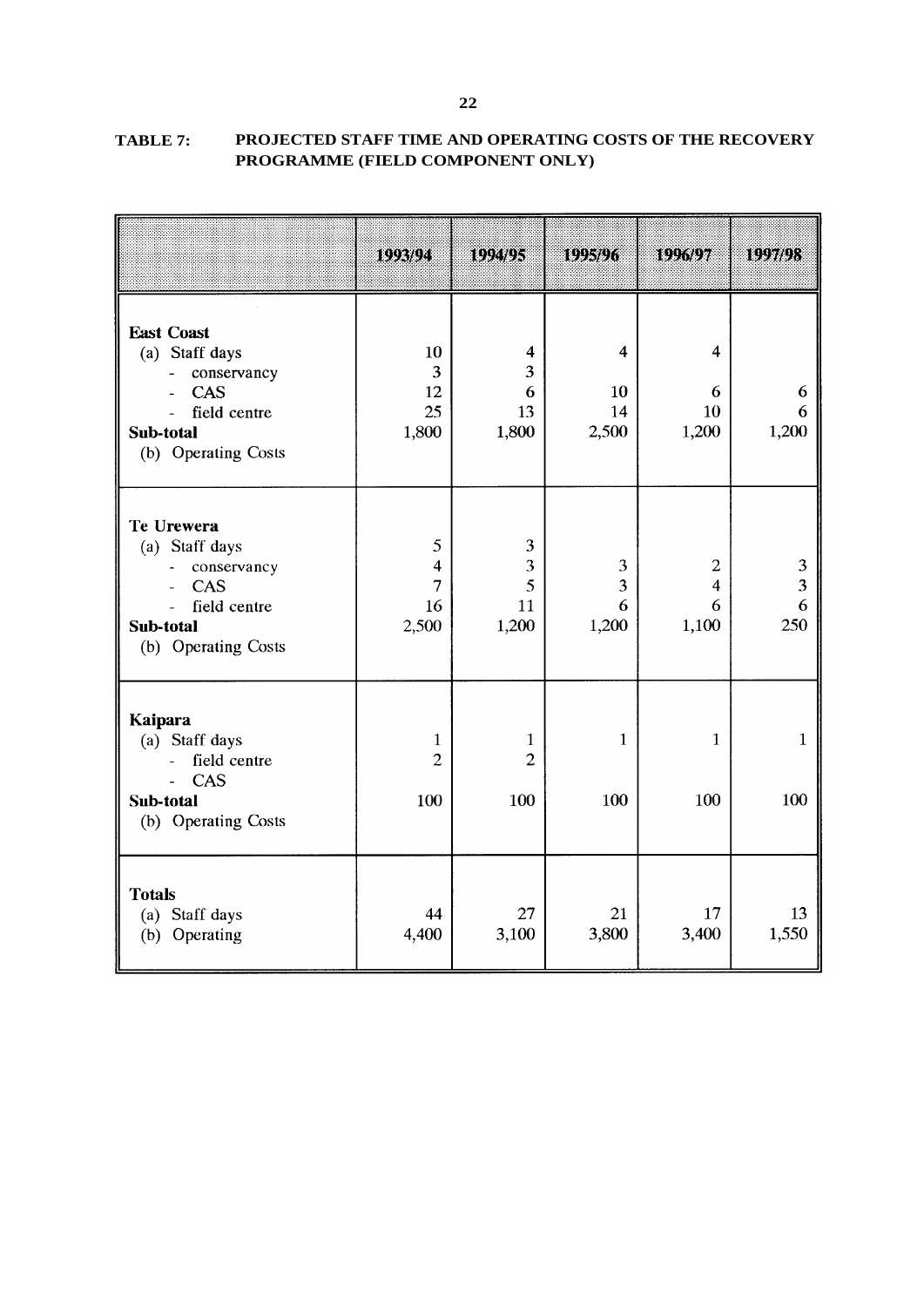#### **ACKNOWLEDGEMENTS**

Useful comments on various drafts of this recovery plan have been provided by Shaarina Boyd, John Galilee\*, David Given\*, Chris Green, David King, Mike McGlynn\*, Gretchen Rasch, Anne Stewart, Geoff Walls\*, Chris Ward\*, and Dick Veitch\*.

David Given also contributed to Appendix 1 (Taxonomy) and Mike McGlynn contributed much of the section on Work Programme.

Those people marked \* above were members of a team formed to assist with preparation of this plan.

#### **REFERENCES**

- Allan, H.H. 1961. Flora of New Zealand. Volume 1. Government Printer, Wellington. 1085 pp.
- Burns, B. and Shaw, W.B. 1987. Research on kowhai ngutukaka. New Zealand Botanical Society Newsletter 10: 12 - 13.
- Cameron, E.K. and Beard, C.M. 1990. Moturemu Island Kaipara Harbour. Auckland Botanical Society Journal 45(1) : 5-8.
- Cheeseman, T.F. 1925. Manual of the New Zealand Flora. 2nd edition. Government Printer, Wellington. 1163 PP.
- Colenso, W. 1885. On Clianthus puniceus, Sol. Transactions and proceedings of the New Zealand Institute 18: 291 -295.
- Daniel, L.J. 1985. Waipare Highlands Reserve Proposal. Department of Lands and Survey, Gisborne.
- Given, D.R. 1981. Rare and Endangered Plants of New Zealand. A.H. and A.W. Reed Ltd. 154 pp.
- Given, D.R. 1990a. Conservation of threatened plants in New Zealand. (1) Policy and strategy (2) Development. Unpublished DSIR report to Department of Conservation, Wellington.
- Given, D.R. 1990b. Species management and recovery plans for threatened plants. Unpublished DSIR report to Department of Conservation, Wellington.
- Given, D.R. 1990c. Priorities for threatened plant conservation. Unpublished DSIR report to Department of Conservation, Wellington.
- Godley, E.J. 1979. Flower biology in New Zealand. New Zealand Journal of Botany 17(4): 441-466.
- Guthrie-Smith, H. 1959. The Story of a New Zealand Sheep Station. 3rd edition. A.H. and A.W. Reed.

Heywood, V.H. (ed) 1979. Plants of the World. Oxford University Press.

- Hutchinson, J. 1964. The Genera of Flowering Plants Vol. 1. Dicotyledons. Clarendon Press, Oxford.
- Kirk, T. 1899. The Students' Flora of New Zealand and Outlying Islands. Government Printer, Wellington.
- Lande, R. and Barrowclough, G.F. 1987. Effective population size, genetic variation, and their use in population management. In: Soule, M.E. (editor): "Viable Populations for Conservation", pp 121 - 128.

Lindley, 1835. Note upon a handsome and hardy plant called *Clianthus puniceus.* W. Nicol, London. McCann, C. 1952. The tui and its food plants. Notornis 5: 6 - 14

- Scholefield, G.H. (ed). 1940. Dictionary of New Zealand Biography. Government Printer.
- Shaw, W.B. In press. Vegetation of Te Urewera National Park. Department of Conservation, Wellington.
- Shaw, W.B. and Burns, B.R. 1988. The status and ecology of kowhai ngutukaka *(Clianthus puniceus)* at Lake Waikaremoana, Urewera National Park. New Zealand Journal of Ecology 11 : 126 (brief abstract only).
- Shaw, W.B. and Burns, B.R. In prep. The conservation status and ecology of kowhai ngutukaka *(Clianthus puniceus)* in New Zealand.
- Shaw, W.B. and Gardiner, S.E. In prep. Threatened plan research and management: a New Zealand case study using SPS-PAGE analysis of seeds as a tool.
- Taylor, R. 1855. Te Ika a Maui. New Zealand And Its Inhabitants. London.
- Wilson, C.M. and Given, D.R. 1989. Threatened Plants of New Zealand. DSIR Publishing, Wellington. 151 pp.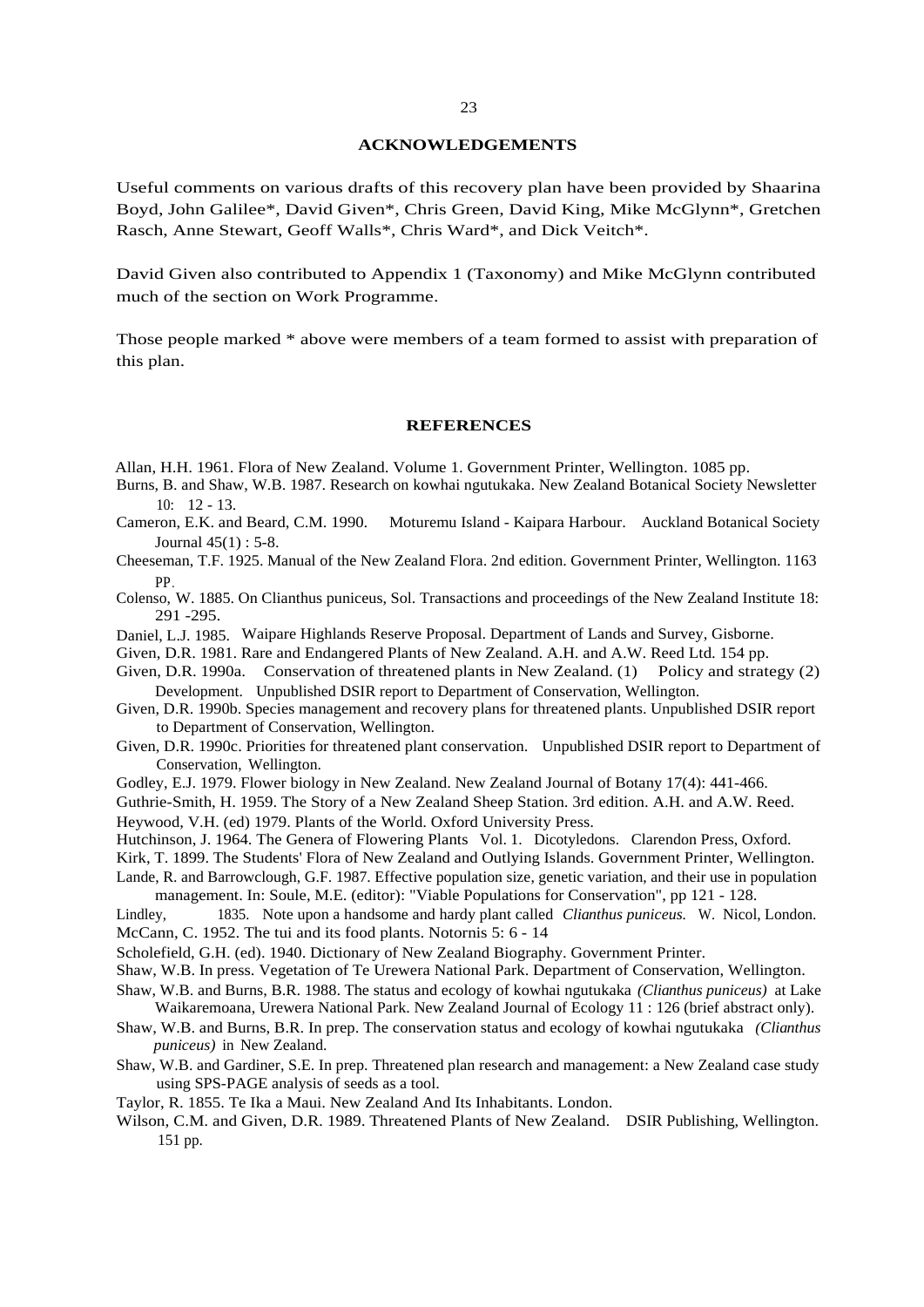#### **TAXONOMY**

Kowhai ngutukaka is a member of the pea family or Leguminosae (= Fabaceae), a very large family of herbs, shrubs and trees with a great variety of habit, including aquatics, xerophytes and climbers (Heywood, 1979). There are three subfamilies (or families) within the Leguminosae, and *Clianthus* is a member of the Papilionaceae. *Clianthus* belongs to a small and distinctive group of nine genera placed in Tribe Coluteae (Hutchinson, 1964). This tribe contains about 140 species of Asia, Africa and Australasia, with most belonging to *Swainsona* (55 species), *Lesertia* (50 species) and Colutea (25 species). The genus *Clianthus* is endemic to New Zealand.

The species level taxonomy of kowhai ngutukaka and application of scientific names at the scientific level has been the subject of some debate.

Kowhai Ngutukaka was first collected by Joseph Banks and Daniel Solander in October 1769 from Tolaga Bay and Tegadu (Anaura) Bay, north of Gisborne (Vickery pers comm to D. R. Given 1990). Solander gave the name *Clianthus puniceus* but his manuscript was never formally published. The first formal publication was as *Donia puniceus* by G. Don in 1832. Don noted that the species was first discovered by Banks and Solander but does not indicate whether he examined their specimens when drawing up his description. Subsequently, when Lindley (1835) resurrected Solander's name as *Donia* it had already been used and was therefore inadmissible.

Lindley clearly indicates that he used cultivated specimens in drawing up a description of the plant. Shortly after, the species was also described from cultivated specimens in Paxton's Magazine of Botany and Curtis's Botanical Magazine. Comparison of these three accounts suggests that material from the same source was used. This originated from seed collected by Richard Davis, an Anglican missionary who was active in Northland (Scholefield 1940). Thus early descriptions were made from two sources: Tolaga Bay and Anaura Bay between Gisborne and East Cape, and Northland. This provides an unresolved problem in typification which has consequences for formal recognition of entities within the species (or recognition of more than one species).

Colenso (1885) recognised two species; *Clianthus puniceus* and *C. maximus*, with *C. maximus* confined to the East Coast from East Cape southwards (the Urewera populations were not discussed separately). This separation was not accepted by Kirk (1899), Cheeseman (1925) or Allan (1961) who accorded Colenso's *C. maximus* varietal status only.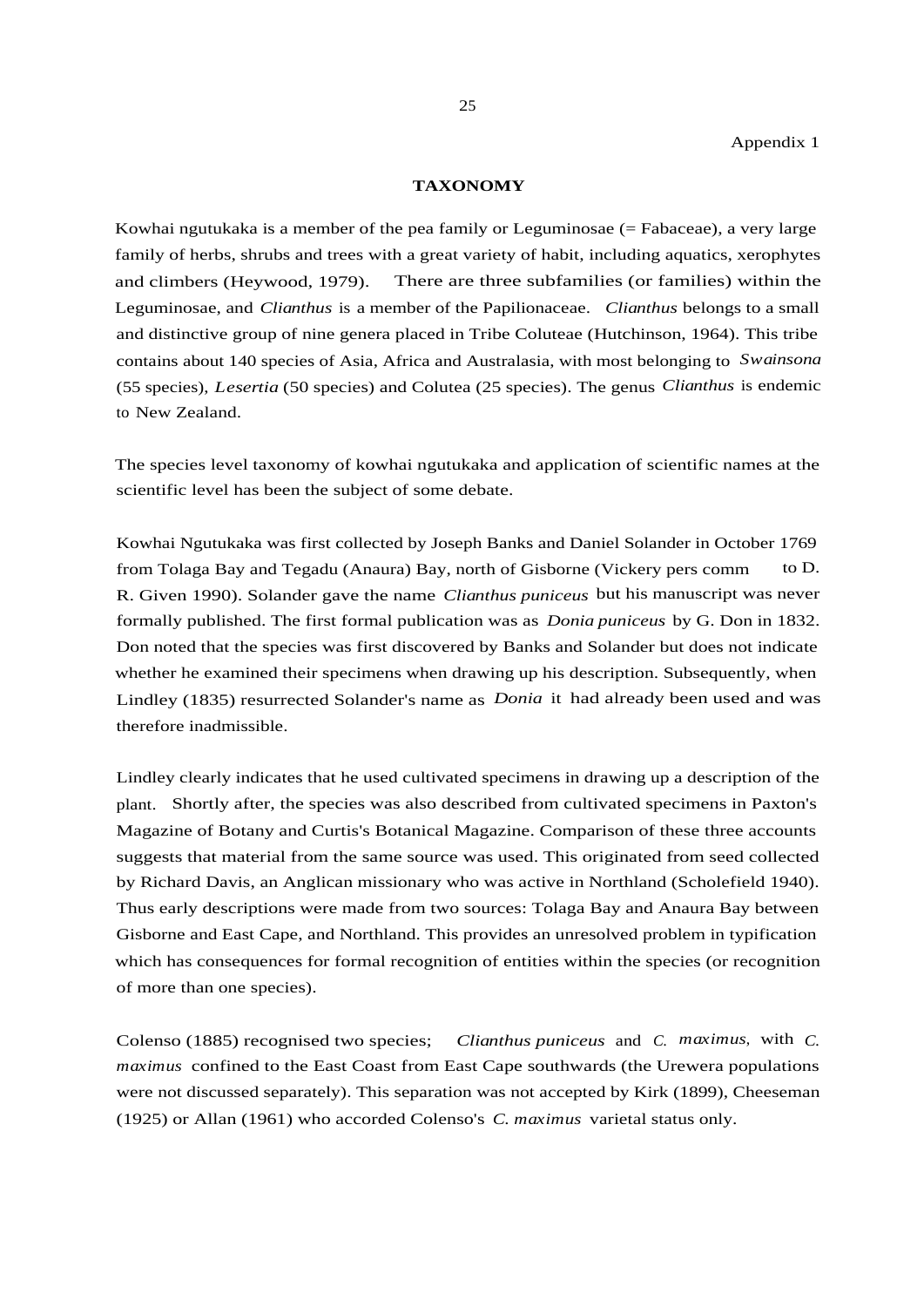Wild kowhai ngutukaka is a variable plant. This variation has long been recognised, as illustrated by this extract from Cheeseman (1925):

"I agree with Mr Kirk in considering that Mr Colenso's *C. maximus* is not entitled to the rank of a species. Mr H. Hill informs me that in the East Cape localities the flowers vary considerably in colour, size, and in the shape and relative proportions of the petals. At Tolaga and Tokomaru the flowers are large, and the standard very broad, with a whitish stripe on each side near the base. At Waikaremoana the flowers are comparatively small and reddish-purple. A white-flowered variety is said by the Maori to grow on the Tiniroto Cliffs. Possibly this is the source of the white-flowered form sometimes grown in gardens, which I have proved to come true from seed."

There is even greater variation than recognised by Cheeseman. For example there is considerable variation between the Waikaremoana plants growing on different sites. On exposed sites plants are relatively low-growing and very capable of layering. Where more sheltered such as on lake shores, they are much more upright and can attain a very large size (and up to 3 metres high) but can collapse when they attain this size. One East Coast plant which was growing on a stream bank north of Tolaga Bay (washed away in cyclone Bola in 1988) was particularly upright with a single large trunk, but other extant East Coast plants are multi-stemmed and relatively low-growing.

The flowers of Waikaremoana plants can also exhibit the white stripes which Cheeseman notes for the East Coast plants. White striping of flowers sometimes occurs in cultivated plants.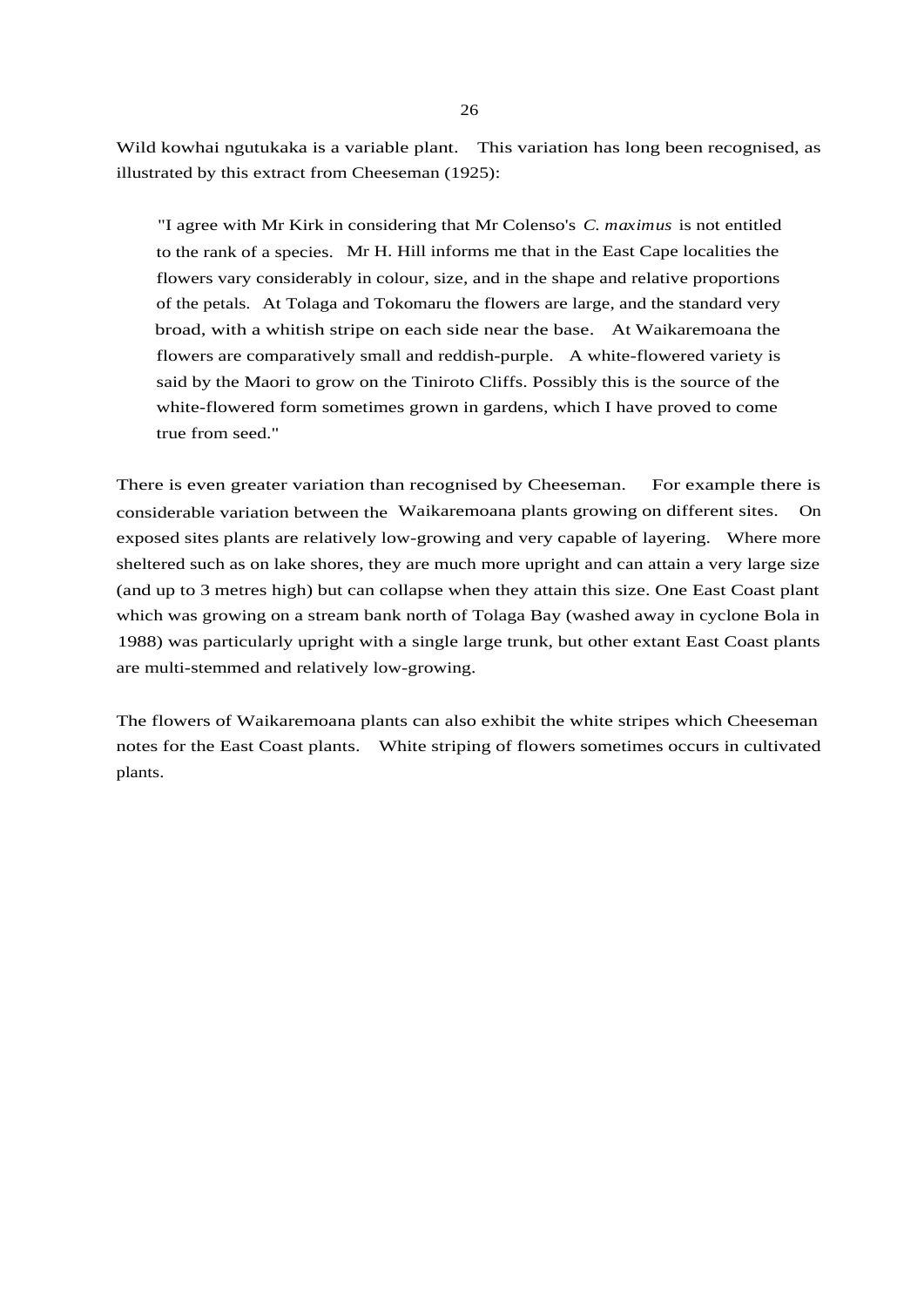#### **PAST DISTRIBUTION**

Kowhai ngutukaka may have been formerly far more widespread in eastern North Island. It probably formerly occurred extensively in the northern Hawke's Bay and Poverty Bay lowlands and coastal strip, from the Lake Tutira area to East Cape. Its inland limits are still partially defined by the present day occurrences in Te Urewera National Park.

Cheeseman (1925) lists many old records, extending from the Bay of Islands to Lake Waikaremoana. Even in 1925 Cheeseman made the following statement about its relative abundance: "Exceedingly rare and local in a wild state, and fast becoming extinct". He recorded it from the following localities, but noted that it had already disappeared from some of them: Taranaki Island (Colenso) and Motuarohia Island (Banks and Solander) in the Bay of Islands; Limestone Island and McLeod's Bay, Whangarei (R. Mair); Great Barrier Island (T. Kirk record 1867); Flat Island, near Howick (Cheeseman, not uncommon in 1878 but has been extinct for many years); Mercury Bay (A. Cunningham); near Thames (T. Kirk); Anaura Bay; Tolaga Bay (Banks and Solander); Motuoroi Island; East Cape Island; inland from Tolaga Bay; cliffs at Tokomaru Bay; Mangatokerau Gorge; Tiniroto; road to Morere; gorge near the Te Reinga Falls; and cliffs on Lake Waikaremoana. Cheeseman (1925) noted that it was still present on Motuoroi and East Cape Islands (Bishop Williams). Cheeseman (1925) also noted that the white-flowered form came from the Tiniroto cliffs ("A whiteflowered variety is said by the Maoris to grow on the Tiniroto Cliffs. Possibly this is the source of the white-flowered form sometimes grown in gardens, which I have proved to come from seed.") Hybrids of intermediate colour have also been raised (Allan, 1961). Whiteflowered plants are also known to have occurred on the Te Reinga cliffs and at Hangaroa (J. Deans. pers. comm.). One of the Banks and Solander specimens at the British Museum (Natural History) is labelled "prope Tigadu [Anaura], Tolaga, Motuaro" (D.R. Given, pers. comm.). Cook's first voyage is known to have visited Motuaro in the Marlborough Sounds, however it is more likely that Motuaro is a misspelling of Motuoroi.

There are also records from "Heru-o-tureia" and "Awa-o-totara" on the Maungaharuru Range in northern Hawke's Bay (Guthrie-Smith, 1953). There is an unconfirmed report from inland of the Kaipara Harbour in the early 1970s (F.P. Hudson pers. comm.), and there are also records from Moturemu Island in Kaipara Harbour between 1930 and 1960, with seedlings common (F.P. Hudson, pers. comm.). A specimen collected from Moturemu by P. Hynes in 1953 is lodged in the Auckland Museum herbarium (AK 31510). It was presumed to have disappeared, but plants were rediscovered on the island in 1989 by a group of visiting botanists (F.P. Hudson pers. comm. and Cameron and Beard, 1990). There is some doubt as to the origins of the Northland plants. The Maori formerly cultivated kowhai ngutukaka (Allen, 1961) and dispersed the seed widely. It is possible that many or all of the Northland records were associated with human activity, and that they subsequently died out.

Taylor (1855) recorded that "This much admired shrub is only met with in the vicinity of old pas, and it is not improbable that it has been introduced. I received an account of a French vessel, which was captured many years ago in the Bay of Islands; the natives emptied many of the boxes on a small island in the Kerikeri River, which to their disappointment were only filled with seeds. It was remarked a few years afterwards the whole island was covered with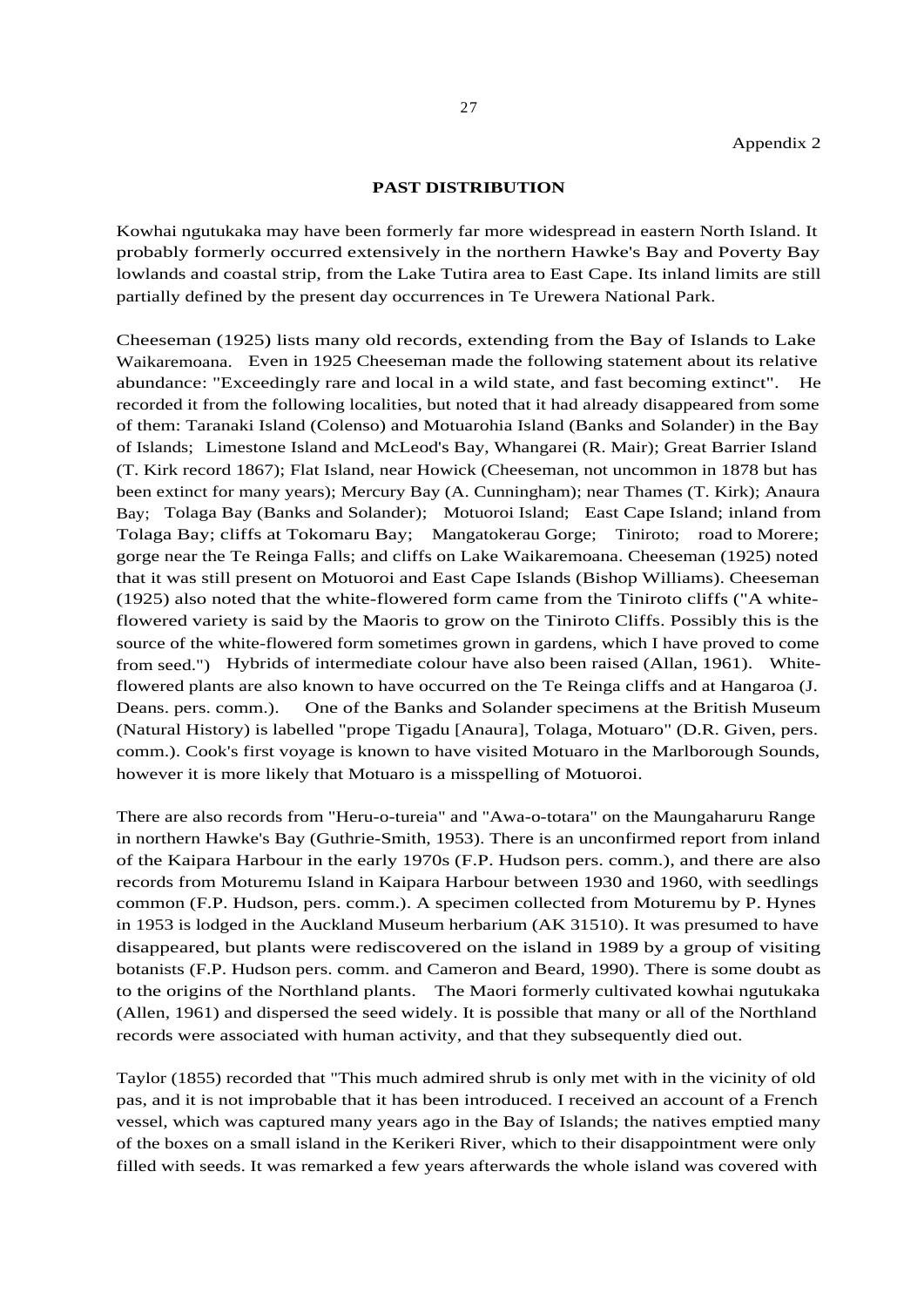this shrub; its beauty attracted attention; its flowers were stuck in the ear as an ornament, the seed became sought after and was carried to every part." (Author's emphasis.)

It is possible that it is an introduction to Northland. If this was the case though it must have been moved there a very long time ago as there is a Banks and Solander specimen in Auckland dated 1769-70 on which there is a note that the species occurred in the Bay of Islands and East Cape district. This issue is also addressed in the section on Further Research Needs.

Taylor reinforced his suggestion that the species could have been introduced to New Zealand with the assertion that it was very different from other known New Zealand plants. Its presence in very inaccessible sites in the southern Urewera region is evidence for it not having been introduced to New Zealand, and it is unknown outside New Zealand as a native plant.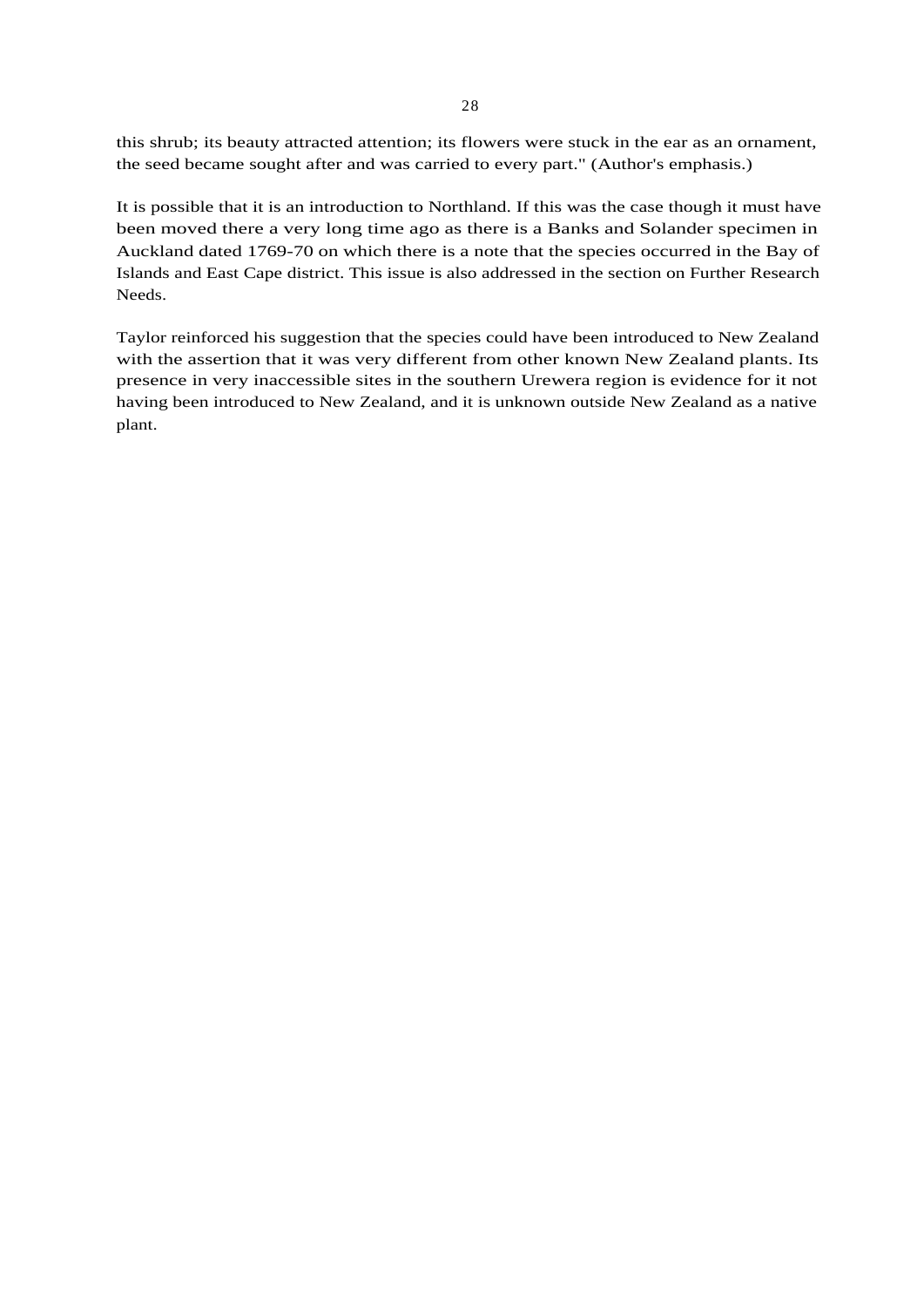Appendix 3

## **RESEARCH**

Research has been carried out into various aspects of kowhai ngutukaka taxonomy, genetics and ecology.

### **(a) Research to Date**

The earliest research on kowhai ngutukaka involved investigations into taxonomy by Colenso (1885), and for the floras of Kirk (1899), Cheeseman (1925) and Allan (1961).

Research into the basic ecology of the species started in 1986 at the Forest Research Institute (FRI) Rotorua (see Burns and Shaw, 1987; Shaw and Burns, in prep.). A complementary project was set up by DSIR Botany Division (now part of Landcare Research Ltd) to investigate the various provenances of kowhai ngutukaka. Seed for this project was supplied from the FRI field programme and from other sources.

The FRI project initially concentrated on investigating the basic ecology of the species. The original goal of this work was "to provide management agencies with the information and advice to ensure maintenance of kowhai ngutukaka in the wild". (B. R. Burns and W. B. Shaw funding application to New Zealand Lottery Board 1987). The objectives of this work were:

- 1. To describe and inter-relate population characteristics of known populations.
- 2. To establish permanent monitoring of selected populations.
- 3. To collect data on phenology, pollination, seed dispersal, seed viability, germination, seedling establishment, and genetics.
- 4. To make observations of animal damage (including birds and insects) and disease and to identify, wherever possible, the cause of such damage or disease.
- 5. To gather information on species distribution. All known wild plants were visited and detailed data collection carried out, including collection of soil and foliage samples for nutrient analyses.

The results of this work are contained in Burns and Shaw (1988) and Shaw and Burns (in prep.). Further research along the following lines started in late 1988:

- 1. Maintenance/manipulation of existing populations.
- 2. Planting trials on the East Coast mainland and on two islands.
- 3. Quantitative investigation of the genetic diversity and relationships of wild populations and cultivated plants.

Active manipulation (mainly pruning of competitors) of two Waikaremoana populations has been carried out as these were both being overtopped by woody competitors. Results appear very promising, with a positive response from the affected kowhai ngutukaka. The objective of the planting trials was to develop and refine techniques for re-establishing kowhai ngutukaka in self-sustaining wild populations. Results after one year are variable, with survival success ranging from 10 to nearly 100 percent. The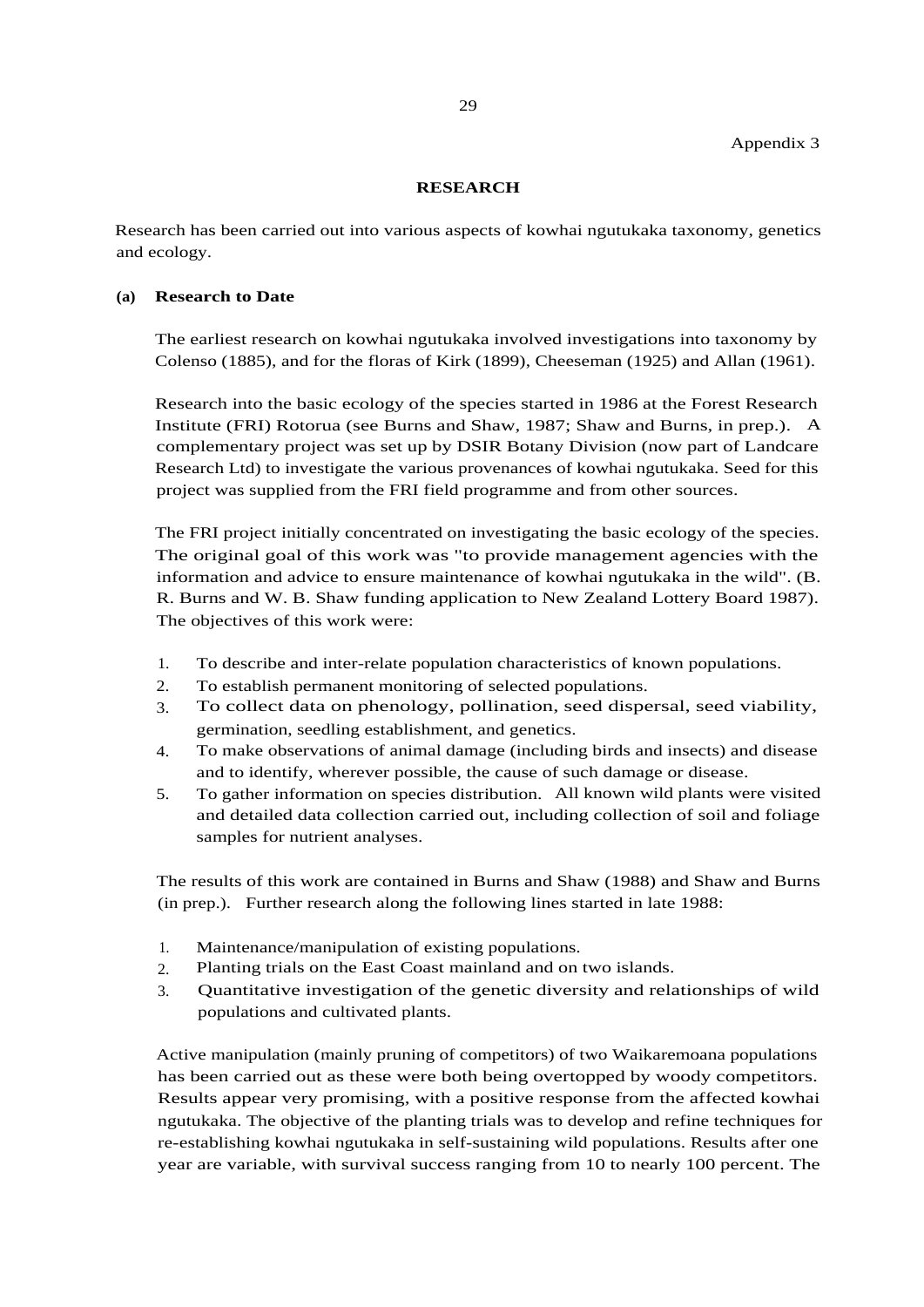most significant conclusion that can be drawn to date is that the choice of sites for individual plants is absolutely critical. Sites must receive a high level of direct light and side-shelter is essential. Sites can be steep but small flat areas are preferred on steep slopes. Brown snails *(Helix aspersa)* can also be a severe threat and sites with large concentrations of snails should be avoided.

The genetics work is ongoing but has already proved very valuable. Given (1990b) lists three particular kinds of genetic information that are relevant to the management of threatened plant populations:

- (1) pattern of genetic diversity;
- (2) structure of local populations;
- (3) modes of reproduction.

All of these aspects have or are currently being investigated as part of a project that started as a joint MOF/FRI - DSIR investigation and is now being continued as a DOC - DSIR investigation. Seed has been collected from a range of wild and cultivated plants and seed proteins have been analysed using gel electrophoresis. Preliminary results have been very promising, with indications that we can identify differences between distinct populations such as the Waikaremoana and East Coast plants, and also between the separate Waikaremoana locations. Some cultivated plants were tested and found to be related to one Waipare plant. Some other related taxa were tested, and a relationship between *Clianthus formosus* and *Swainsona novaezelandiae* is suggested. This has been confirmed by a recent revision that includes *C. formosus* in *Swainsona.* This work is continuing, and will be written up separately.

Some germination trials have been carried out, to refine germination techniques and to investigate the relative viability of different seed stocks.

## **(b) Further Research Needs**

There are a number of research needs outstanding at this stage:

- (a) The taxonomy and nomenclature of the taxa need to be resolved, to provide the basis for assigning management priorities. The provenance trials being carried out by Manaaki Whenua at Lincoln should continue, and will contribute to the resolution of taxonomic questions. Related work on the genetic variations in the populations, using gel electrophoresis of seeds, is continuing at DSIR Palmerston North, using samples supplied by the author. This will study the genetic relationships of the Te Urewera populations, the degree of variation and relationships in the East Coast population, whether or not the Moturemu Island plants are closely related to either the Urewera or East Coast plants and the origins and degree of variation in cultivated plants. Foliage samples will also be analysed using a DNA probe, for comparison with gel electrophoresis analyses.
- (b) The potential for long term seed storage needs to be assessed.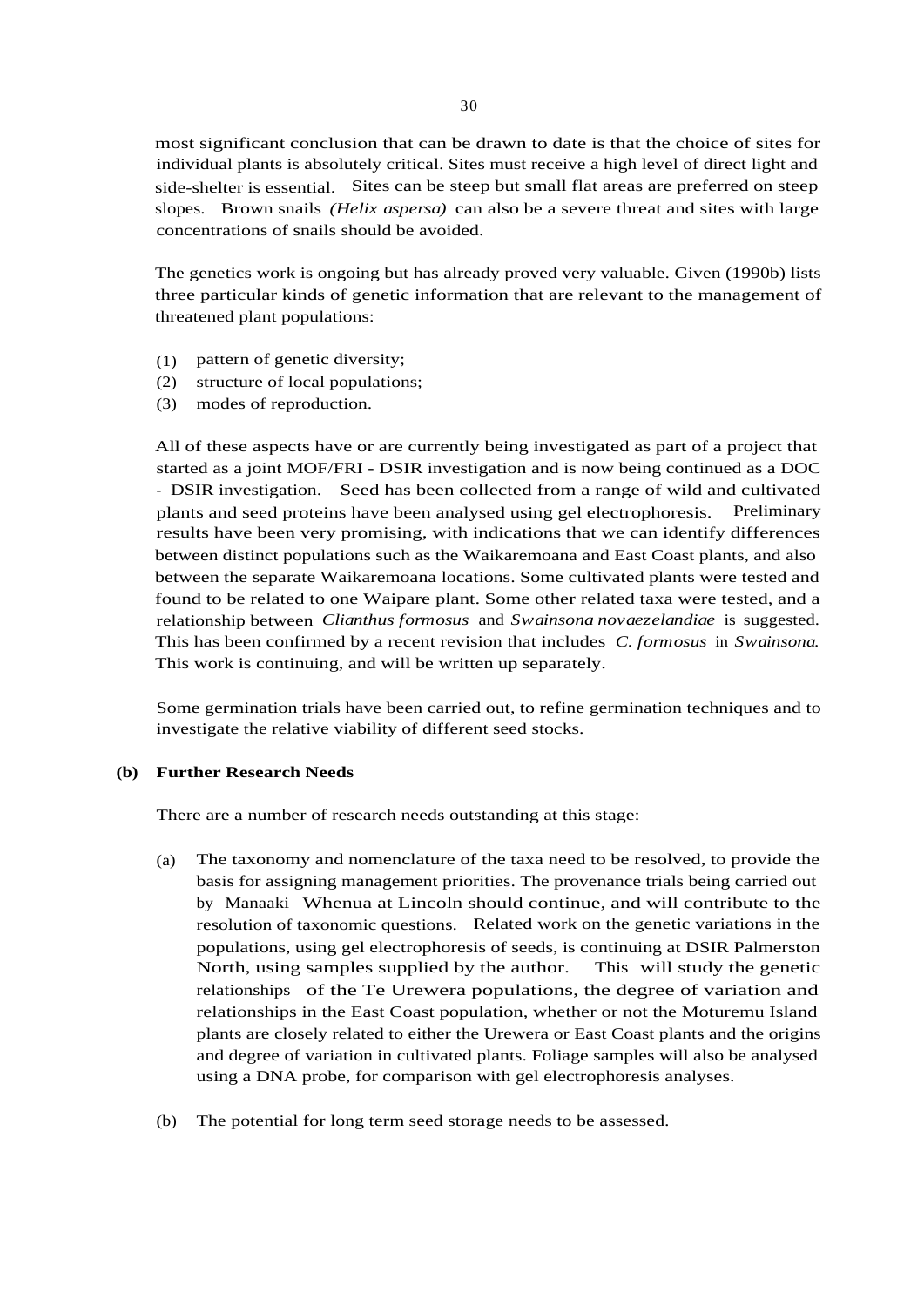- Planting trials need to be continued, to refine techniques for establishing new (c) populations, or extending existing populations. An attempt could be made to use artificial layering techniques at Waikaremoana to extend existing populations. Creation of new habitat may be required in the long term.
- Existing intensive monitoring of selected individual plants and populations at (d) Waikaremoana should be continued.
- More information is required on sexual reproduction strategies, and success, and (e) the relative roles of different pollination mechanisms.
- Seed dispersal may be by wind, water, or gravity. Further minor research could be carried out in this area, for example, to examine the role of wind in the dispersal of pods and seeds. (f)
- Predation of seeds and seedlings by rats and/or mice is hypothesized. Some work could be carried out in this area to elucidate their roles. Also work on susceptibility to snail predation, especially of the different genotypes. The effects of indigenous slugs and snails should also be considered. (g)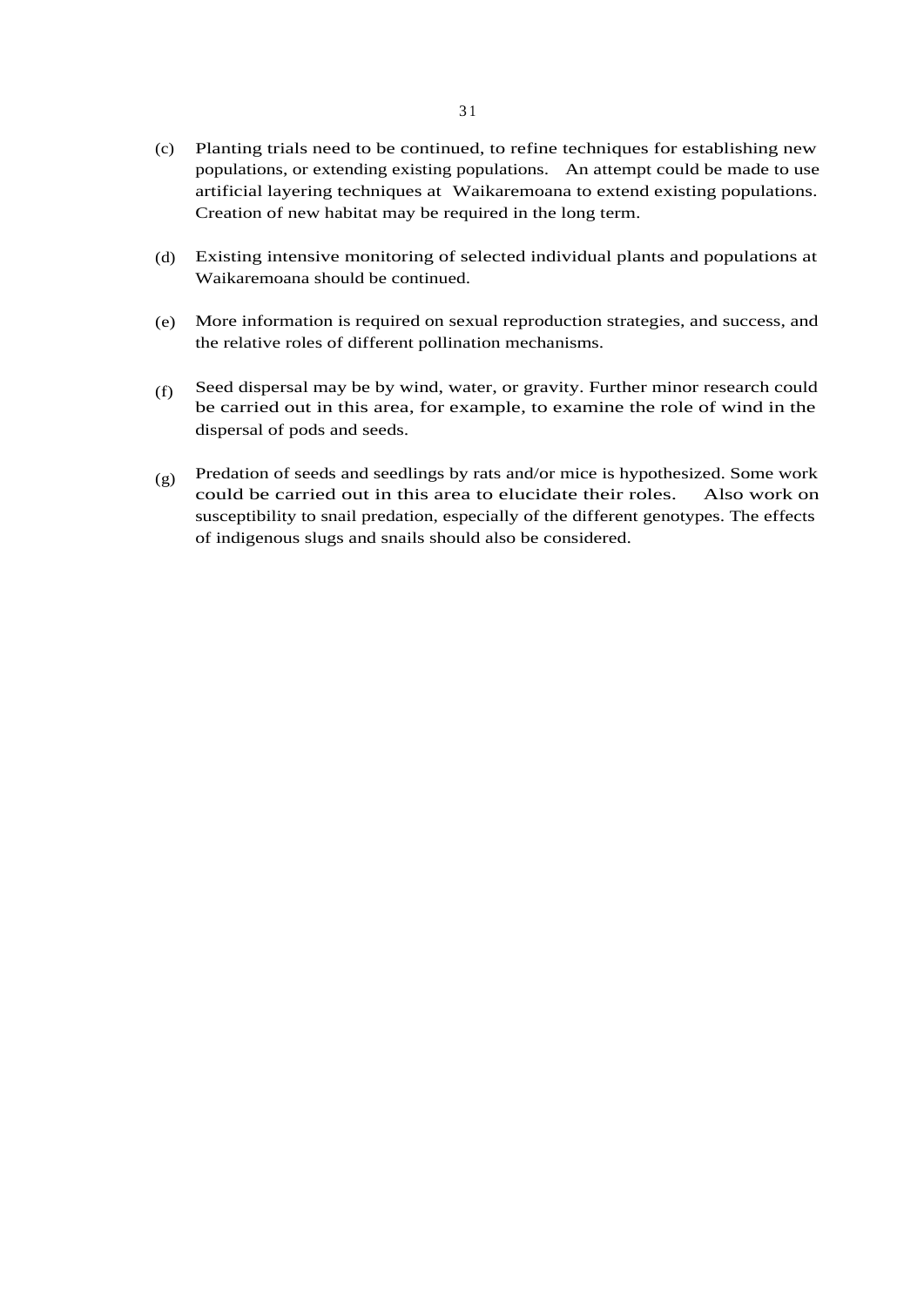#### Appendix 4

#### **COLLECTION AND PLANTING GUIDELINES**

#### **(a) Collection Guidelines**

Collections of seed and/or cuttings must not endanger source plants or populations. Seed collection will be restricted to a maximum of 30 per cent of the viable seeds in any one year unless there are few viable seeds. If the population is severely endangered, up to 100 per cent of viable seeds could be harvested. Cutting removal should not threaten the survival of the branches or the plant that material is collected from.

#### **(b) Planting Guidelines**

- Careful inspections will be mandatory when moving nursery stock to wildland sites to avoid carrying unwanted pests or disease. For example, it would be very easy to unwittingly translocate introduced brown snails. Any diseased or unhealthy plants should not be used in planting programmes. (i)
- (ii) Planting operations will use only source material collected from wild plants, or from cultivated plants of known wild origin not growing in close proximity to other plants of different provenance. Cultivated plants of unknown origin will not be used as the source of planting material for wild sites.
- (iii) Material propagated form wild plants will only be reintroduced to wildland habitats or to similar sites or in the same ecological district from which the original collection(s) were made.
- (iv) Very careful consideration will be given to the selection of suitable wildland sites. Potential sites must have the following characteristics: good direct light; side shelter (preferably flax); suitable microtopography (preferably a small flat area where plants are to be placed); protection from or absence of problem pests.
- (v) Planting should only be carried out over the winter, preferably early winter. The exact time of planting will vary considerably for different areas. For example, East Coast sites should be planted in early winter to allow time for plants to establish good root systems before summer droughts start. Urewera sites should be planted in late winter or spring to minimise the risks of severe frost or snow damage. Adequate time should be allowed for "hardening off" nursery stock before they are planted.
- (vi) Wherever possible, mixed-age populations should be established. To achieve this, planting will need to be carried out over a number of years on any site.
- (vii) Layering may be a viable technique for maintaining or extending some existing populations.